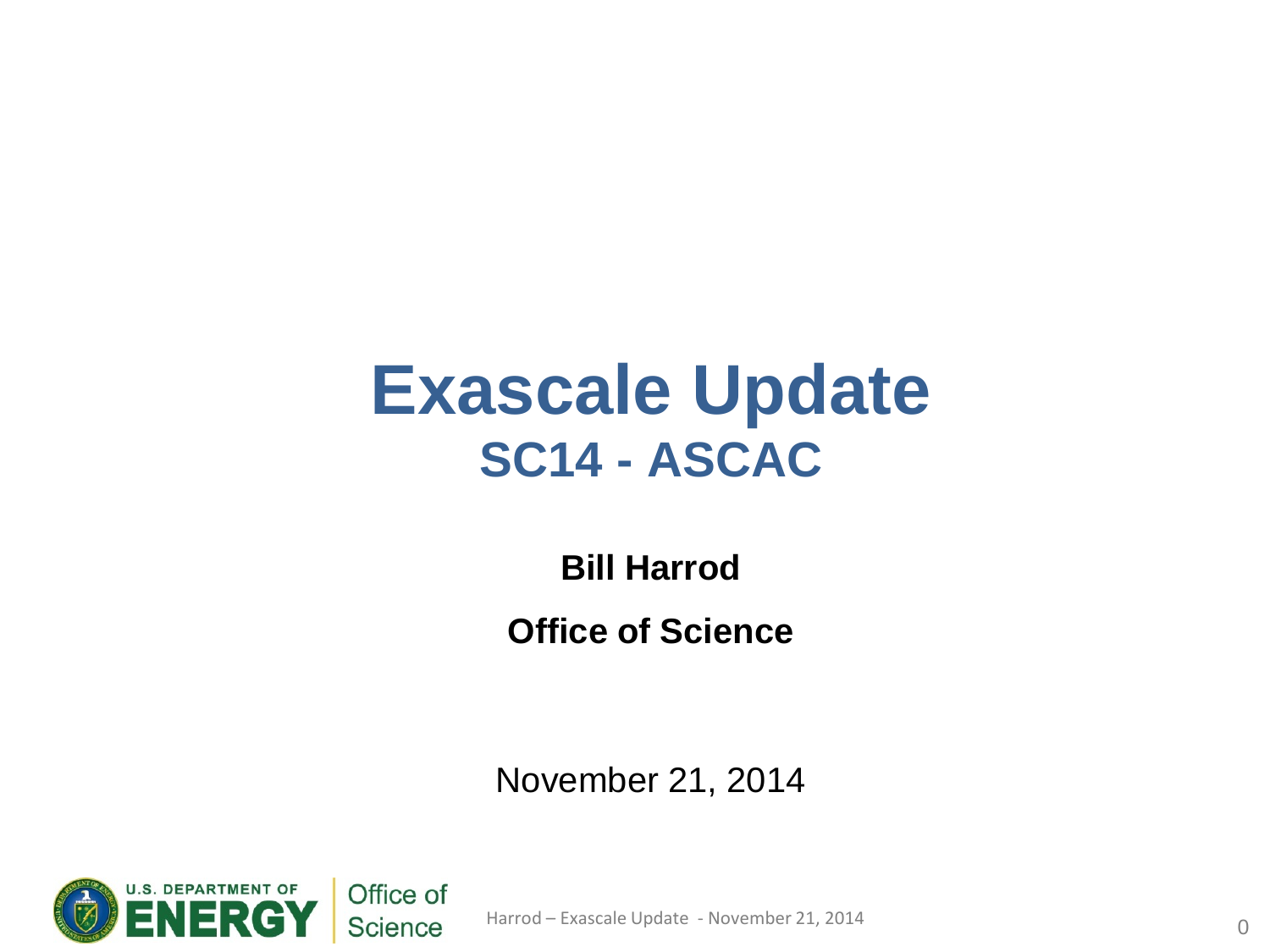## **Mission: Extreme Scale Science Next Generation of Scientific Innovation**

- **DOE's mission is to push the frontiers of science and technology to:**
	- Enable scientific discovery
	- Provide state-of-the-art scientific tools
	- Plan, implement, and operate user facilities
- **The next generation of advancements will require Extreme Scale Computing**
	- 1,000X capabilities of today's Petaflop computers with a similar size and power footprint
- **Extreme Scale Computing, however, cannot be achieved by a** "**business-as-usual**" **evolutionary approach**



• **Extreme Scale Computing will require major novel advances in computing technology – Exascale Computing**

*Exascale Computing Will Underpin Future Scientific Innovations*

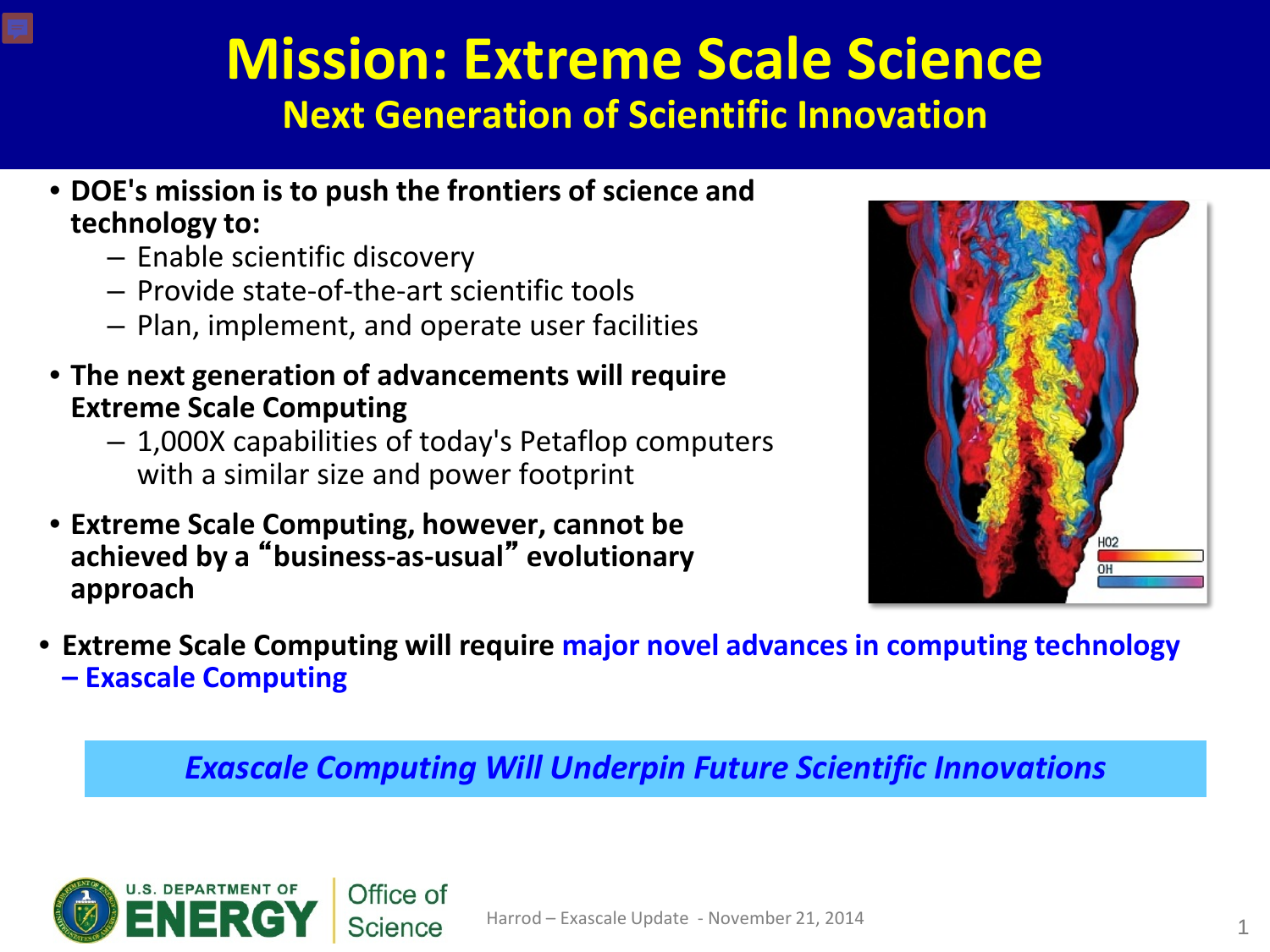## **Exascale Applications Respond to DOE Missions in Discovery, Design, and National Prosperity**

## Scientific Discovery

- Mesoscale materials and chemical sciences
- **Improved climate models** with reduced uncertainty
- Plasma physics for fusion energy systems

DEPARTMENT OF

Office of **Science** 

### Engineering Design

- Nuclear power reactors
- Advanced energy technologies
- Resilient power grid

### National Prosperity

- **Energy Technologies**
- Advanced manufacturing
- Health Care
- **Transportation**



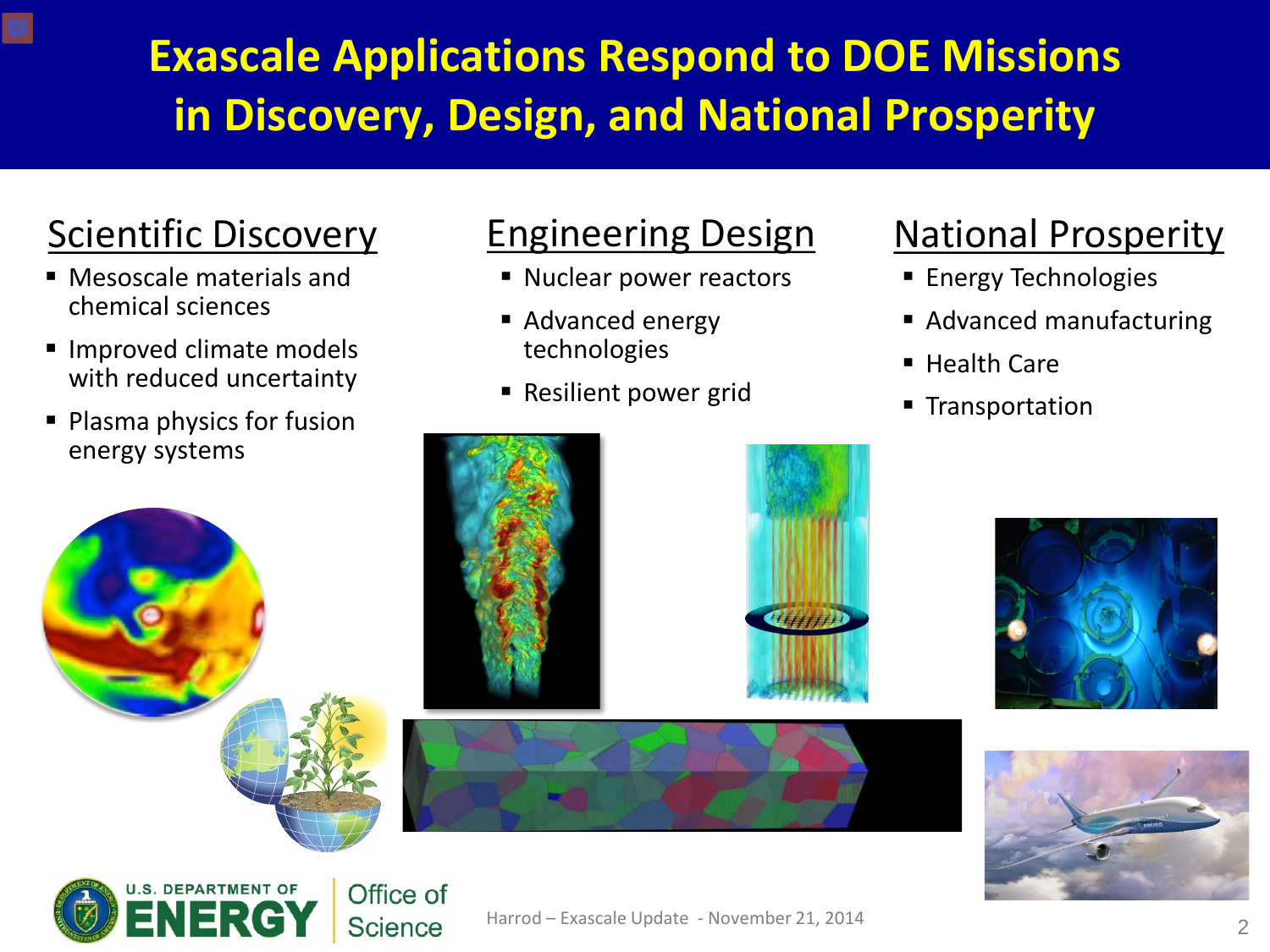# **Exascale Challenges and Issues**

### • **Four primary challenges must be overcome**

- Parallelism / concurrency
- Reliability / resiliency
- Energy efficiency
- Memory / Storage

### • **Productivity issues**

- Managing system complexity
- Portability
- Generality

### • **System design issues**

- Scalability
- Efficiency
- Time to solution
- Dependability (security and reliability) must be integrated at all levels of the design



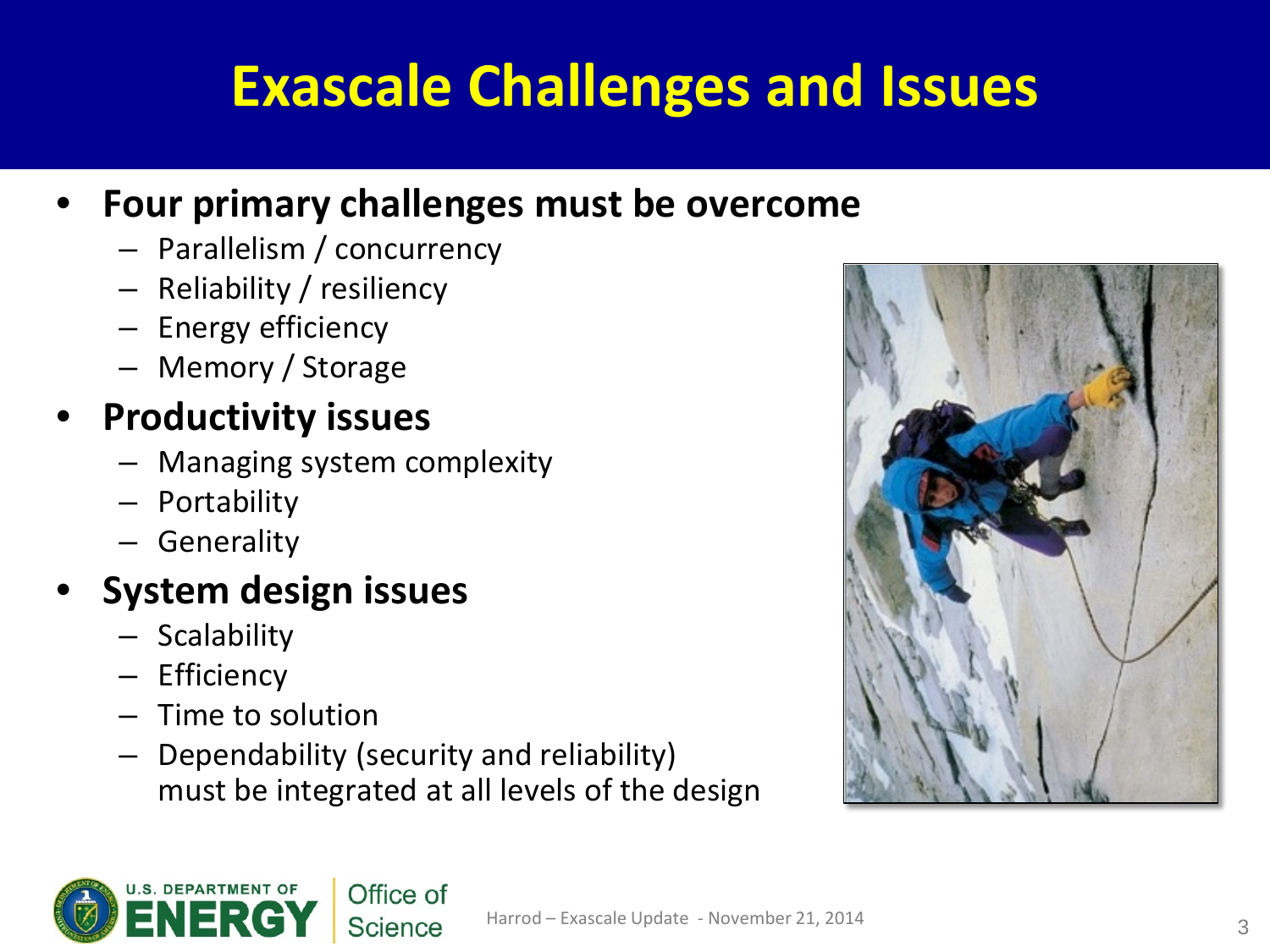# **Exascale Strategy**

- **Exploit co-design process, driven by the full application workflow**
- **Develop exascale software stacks**
- **Partner with and fund vendors to transition research to product space**
- **Collaborate with other government agencies and other countries, as appropriate**

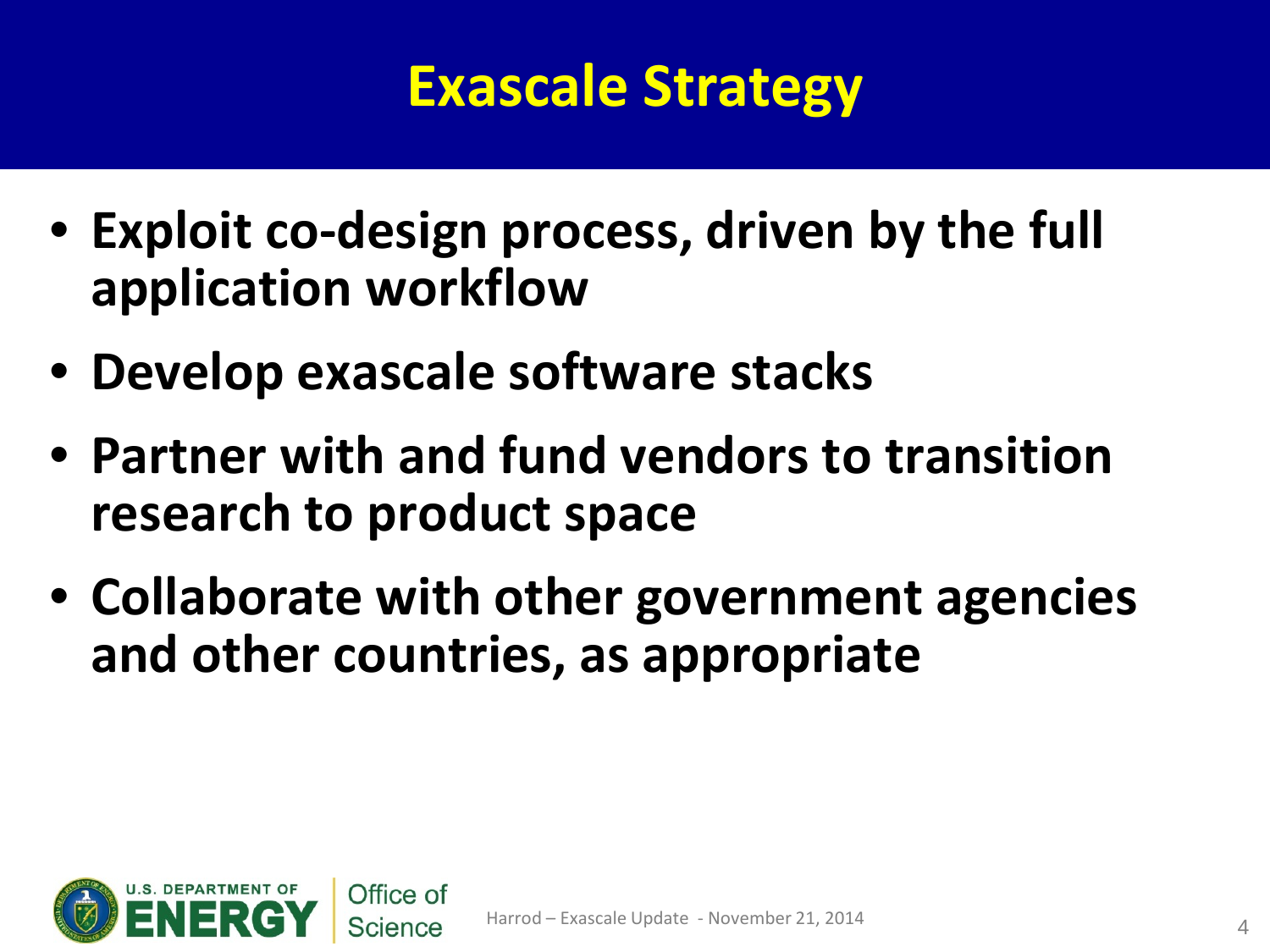## **Exascale Project Schedule**



**Science**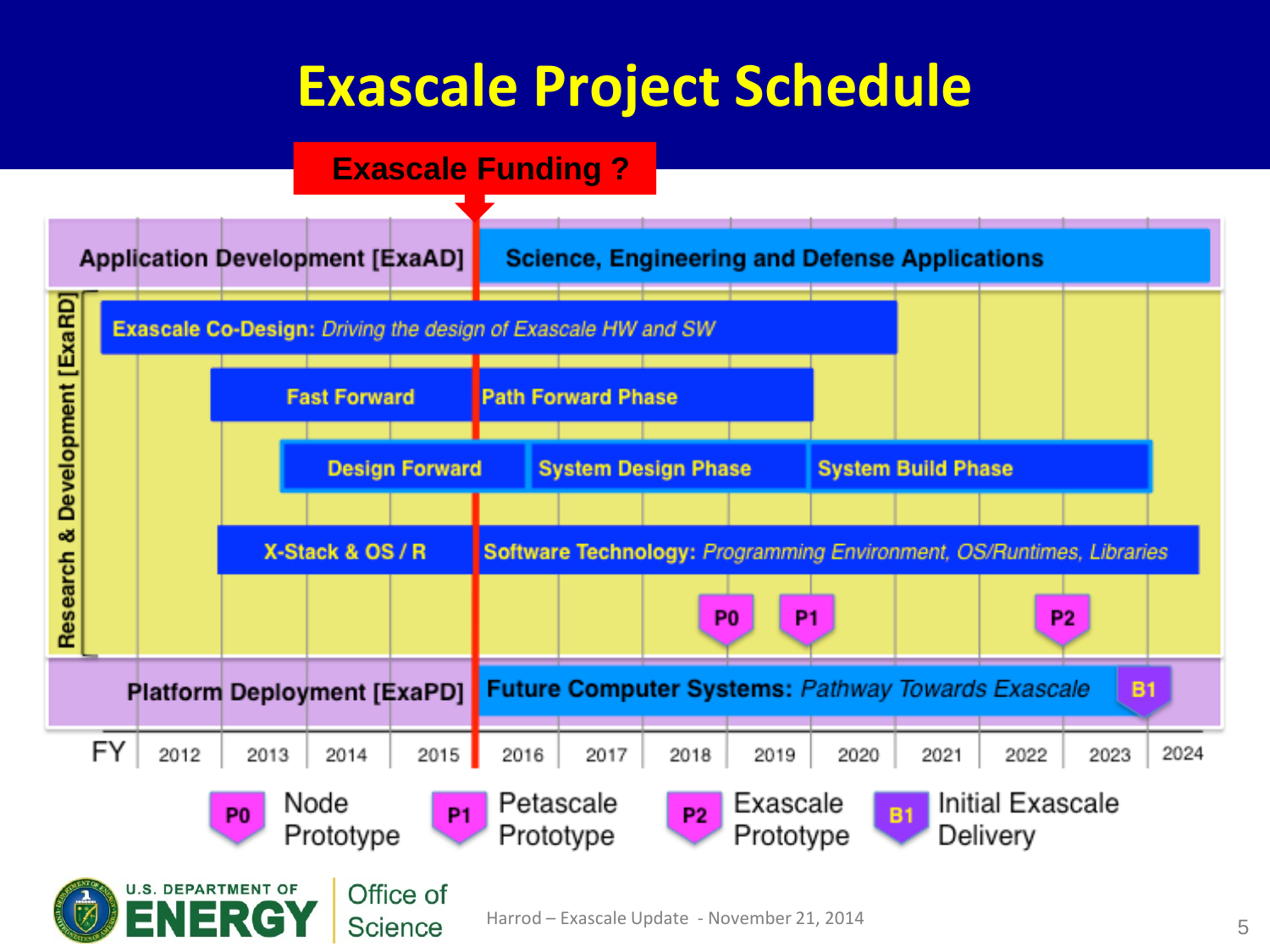# **Fast Forward and Design Forward Programs**

### **Fast Forward Program**

- Jointly funded by SC & NNSA
- Phase 1: Two year contracts, started July 1, 2012, Phase 2: Two year contracts, starting Fall 2014

#### **Project Goals & Objectives**

- Initiate partnerships with multiple companies to accelerate the R&D of critical node technologies and designs needed for extreme-scale computing.
- Fund technologies targeted for productization in the 5–10 year timeframe.

### **Design Forward Program**

- Jointly funded by SC & NNSA
- Phase 1: Two year contracts, started Fall 2013, Phase 2: Two year contracts. Starting Fall 2014

#### **Project Goals & Objectives**

- Initiate partnerships with multiple companies to accelerate the R&D of interconnect architectures and conceptual designs for future extreme-scale computers.
- Fund technologies targeted for productization in the 5–10 year timeframe.

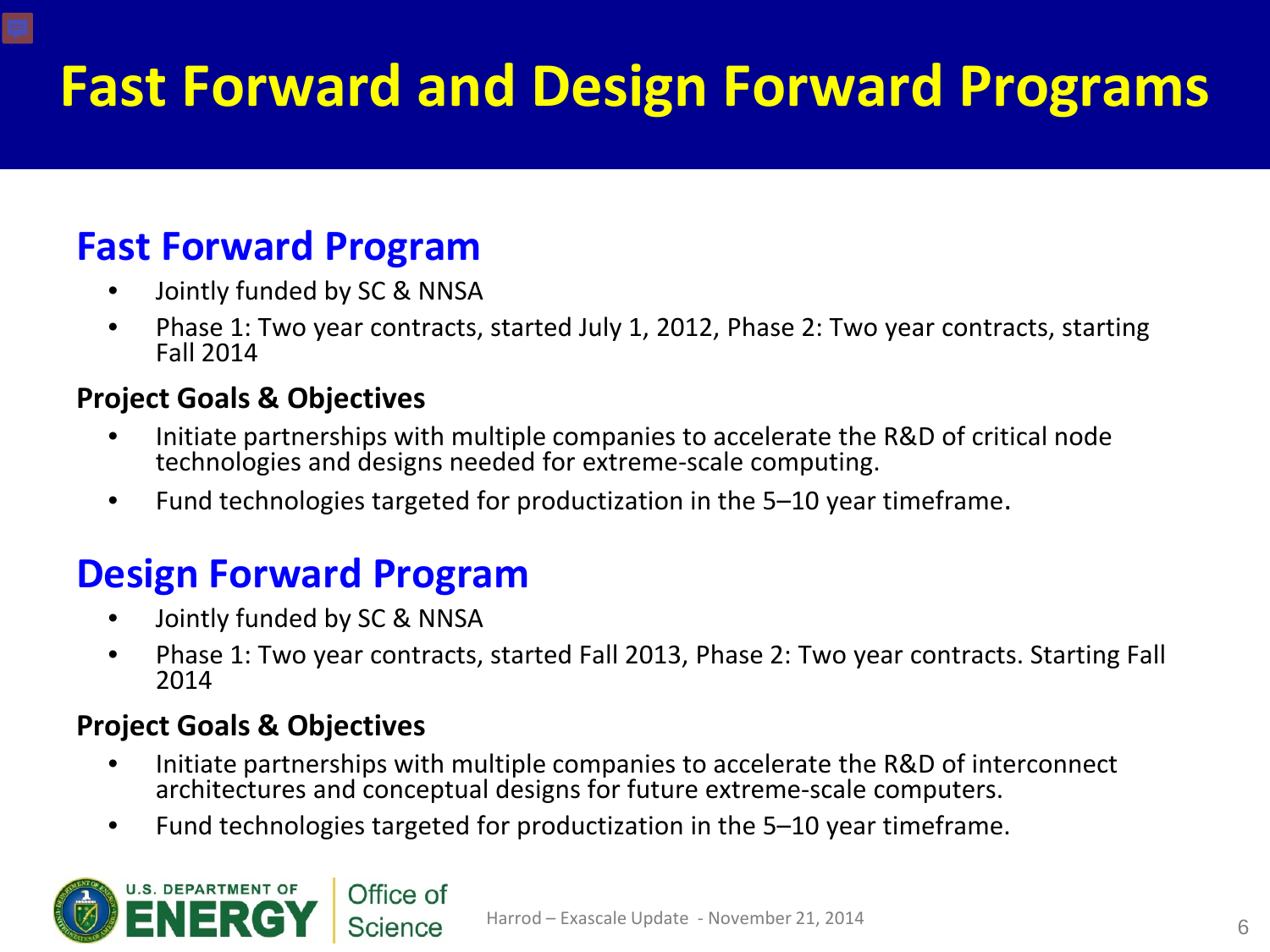# **FastForward 2 Projects**

- **AMD** will conduct research for an integrated exascale node architecture. Particular areas of emphasis include near-thresholdvoltage logic and other low-power computing technologies. AMD will investigate a new standardized memory interface
- **Cray Inc.** will explore alternative processor design points, including ARM microprocessor designs.
- **Intel** will use this award to continue to advance research in energy efficient node and system architectures, including software targeted at developing extreme-scale systems.
- **NVIDIA** will build on its work in FastForward 1, with a strong focus on energy efficiency, programmability, and resilience.
- **IBM** will investigate next-generation standardized memory interface.

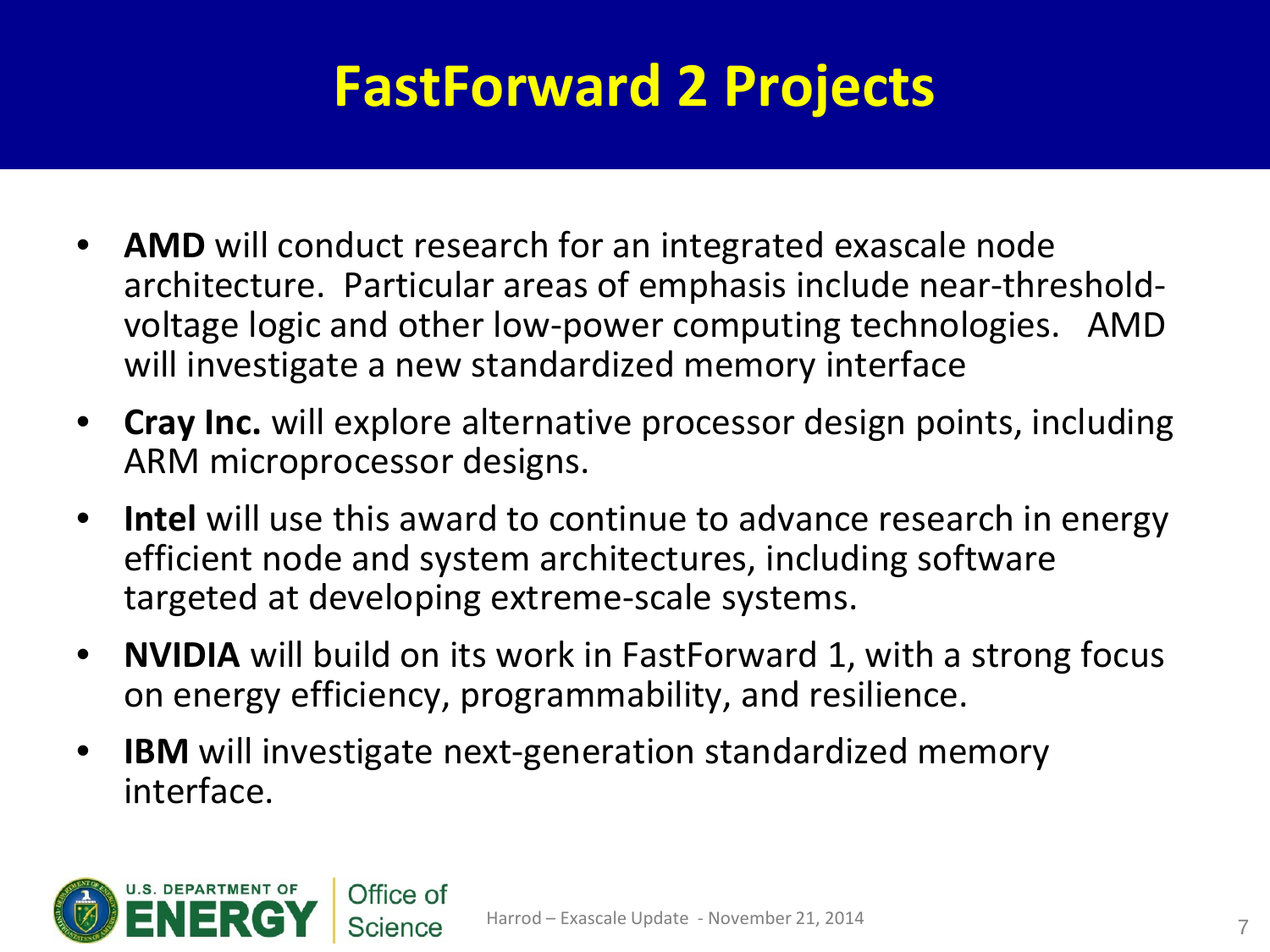# **First steps on a Path Towards Exascale:**

#### **Three Exascale Co-Design Centers**

#### **Exascale Co-Design Center for Materials in Extreme Environments (ExMatEx)**

- **Director: Timothy Germann (LANL)**
- **[http://www.exmatex.org](http://exmatex.lanl.gov/)**

#### **Center for Exascale Simulation of Advanced Reactors (CESAR)**

- **Director: Andrew Siegel (ANL)**
- **https://cesar.mcs.anl.gov**

#### **Center for Exascale Simulation of Combustion in Turbulance (ExaCT)**

- **Director: Jacqueline Chen (SNL)**
- http://exactcodesign.org





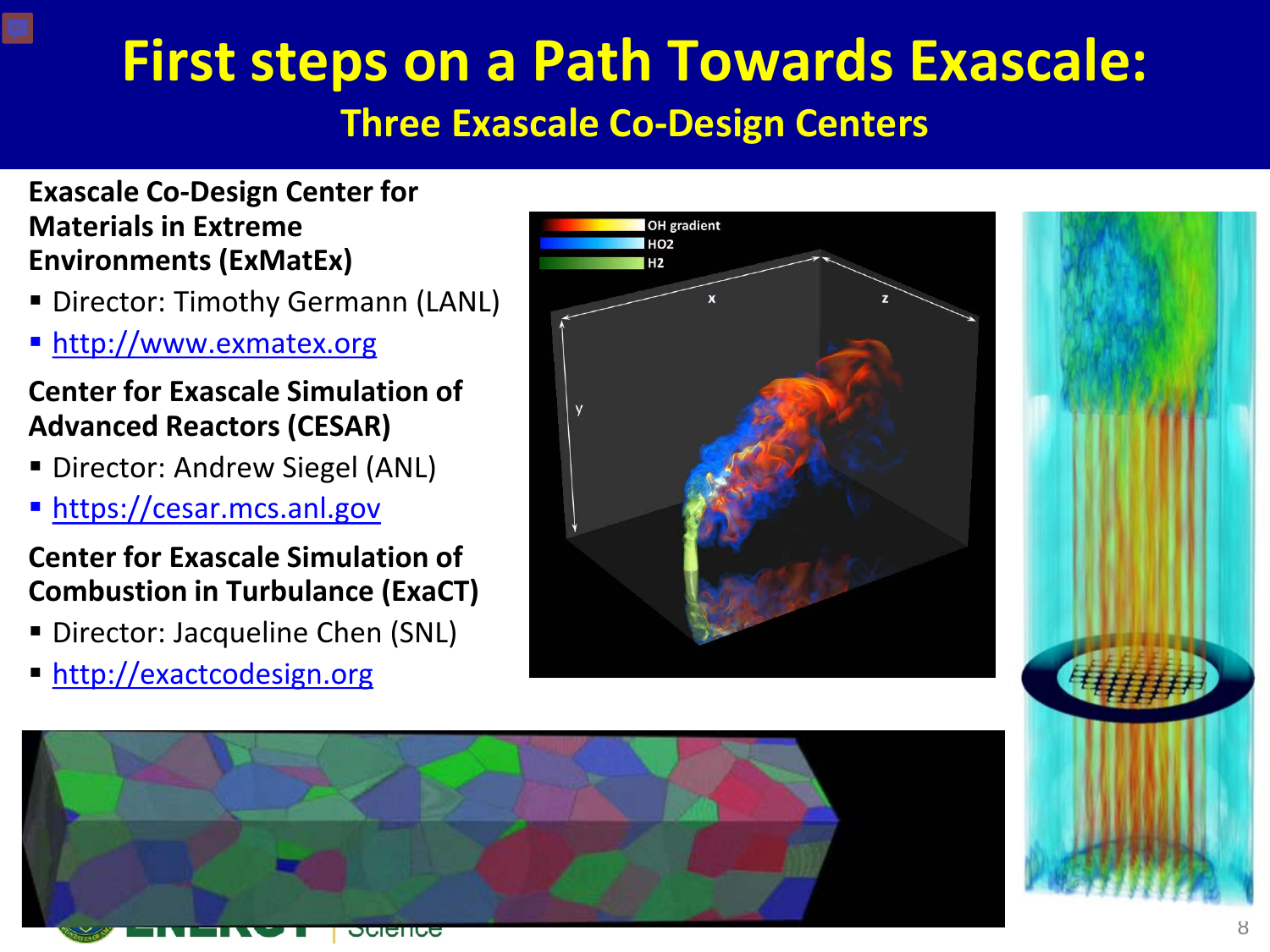## **ASCR Exascale Co-Design Status**

### **Notable Successes**

- Informed & influenced vendors node designs by providing "proxy apps", codes derived from actual applications, that go beyond the traditional math kernels
- Re-examined current algorithms and made changes so that they take advantage of anticipated exascale architectures
- Explored programming models and environments that are suitable for the data layout of the applications

#### **Lessons Learned**

- Interdisciplinary teams discover key issues that could not have been discovered within the boundary of any one disciplinary - and find solutions that are "codesigned"
- Bandwidth for interactions: personnel in Co-Design Centers in high-demand, as the Centers provide the only "application use case" for testing research results from computer science, applied math, and hardware architectures
- Horizontal integration: need to create opportunities for the Centers to leverage each other

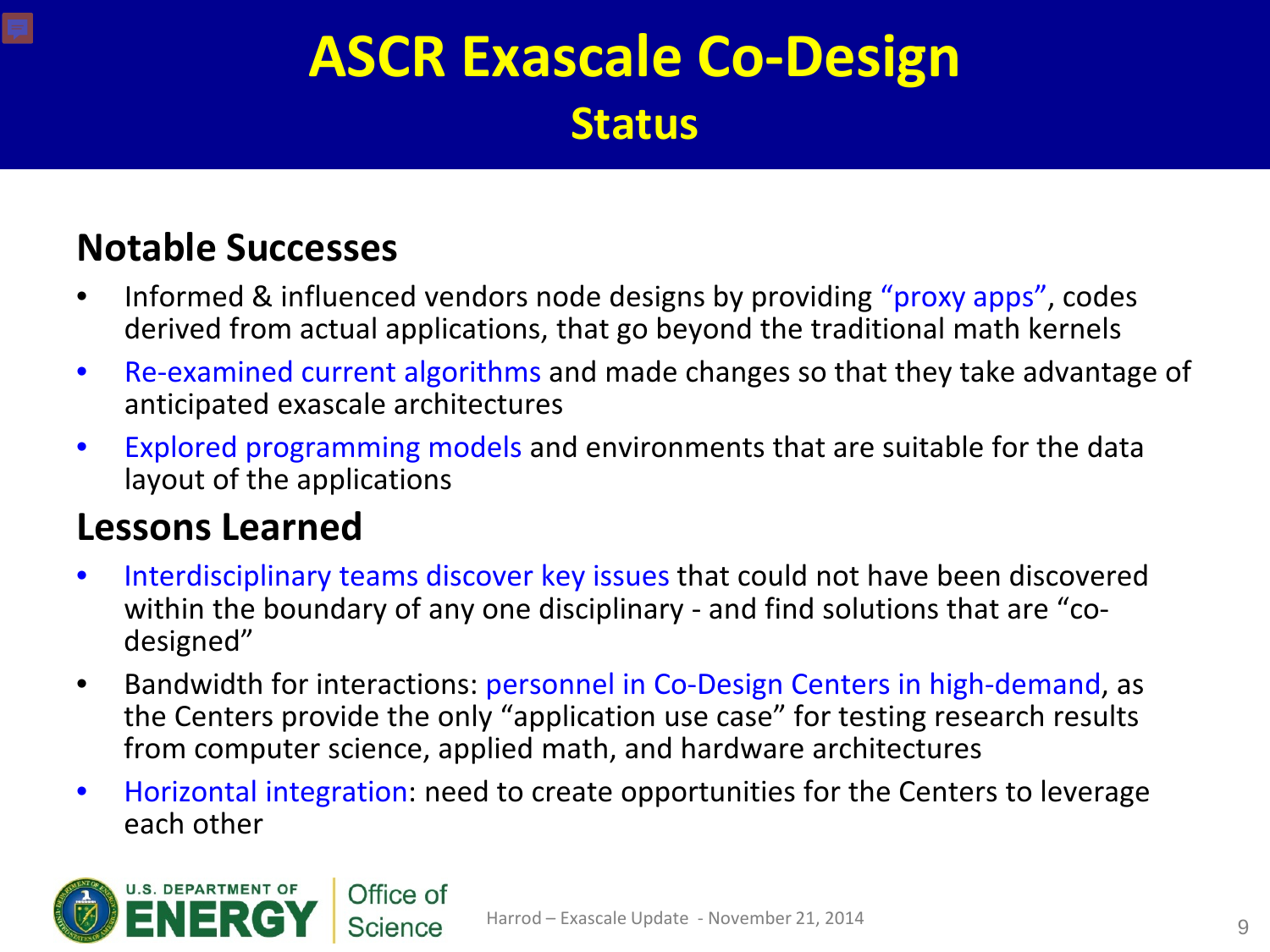## **Exascale Programming Models X-Stack Goals**

- **New Programming Models:** approaches to managing parallelism and data movement through innovations in interfaces
- **Dynamic Runtime Systems:** adapt to changing application goals and system conditions
- **Locality-aware and Energy-efficient Strategies:** manage locality and minimize energy consumption
- **Interoperability:** facilitate interoperability across different HPC languages and interfaces, as well as cross-cutting execution models





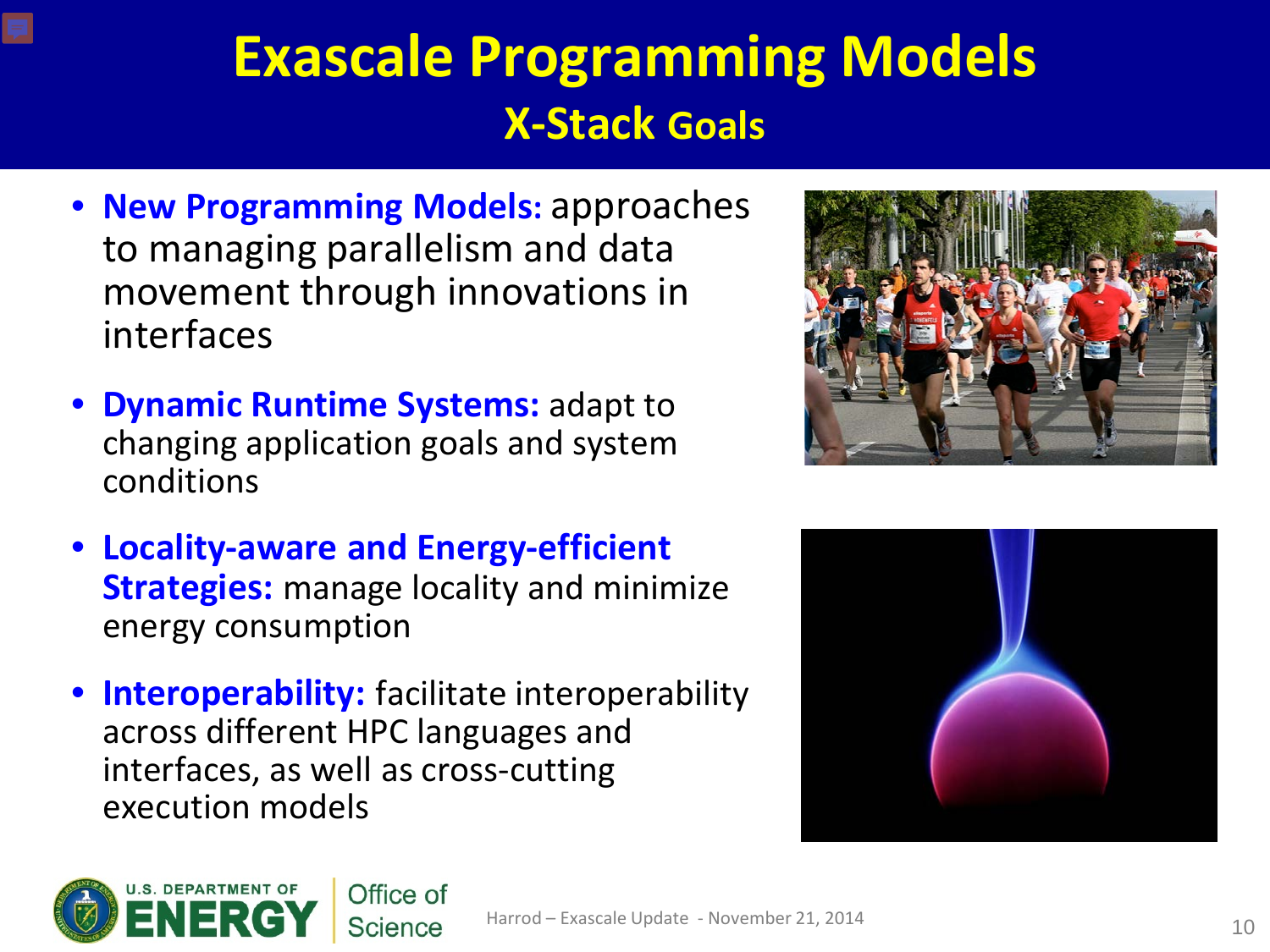## **Exascale Programming Models Observations & Lessons Learned**

- **Computations and communications will be irregular due to heterogeneous processors characteristics, deep memory hierarchies, and much higher rate of faults than current platforms.**
- **Exascale system will have deep memory hierarchy: generating optimized code will be very challenging.**
- **Using DSLs, application code size can be reduced by 100x, and the code generated and optimized has about 3x faster execution time.**
- **Unprecedented parallelism, asynchrony, and irregular computations and communications are well matched to task/thread-oriented dataflow programming models.**

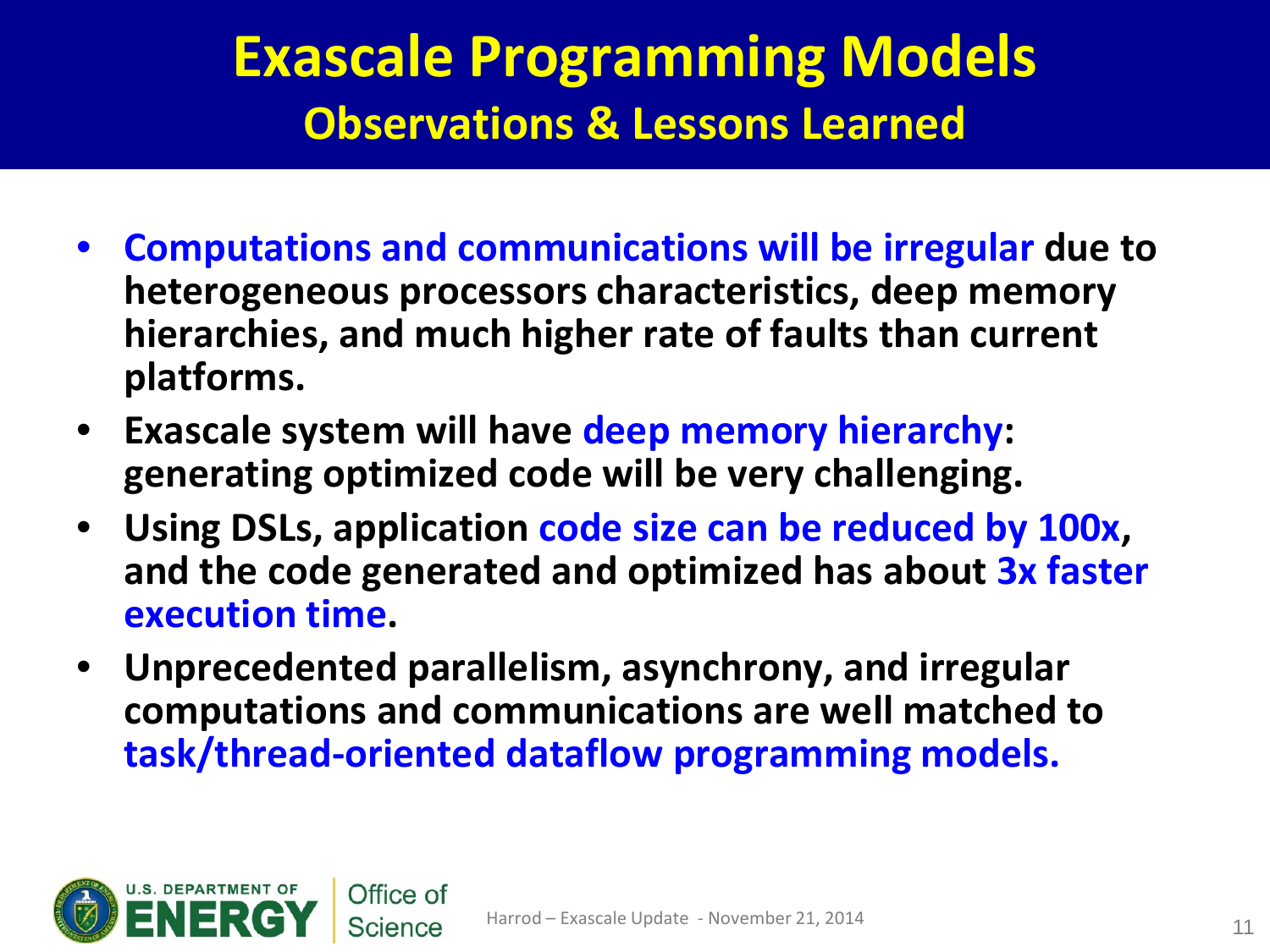## **Status**

#### **Meetings with**

- **Secretary of Energy**
- SEAB
- OMB
- OSTP
- Congressional Meetings
- Other agencies

#### **Project Design Planning**

- Develop preliminary version of project design document, involving lab researchers and DOE/NNSA program managers.
- Held "Red Team" review of document
- Held external review of document (federal employees from other agencies)
- Updated project design document

#### **Initiated New Programs**

 FastForward 2 and DesignForward 2, Resilience, Analytical Modeling for Extreme-Scale Computing Environments, Scientific Data Management, Analysis and Visualization at Extreme Scale

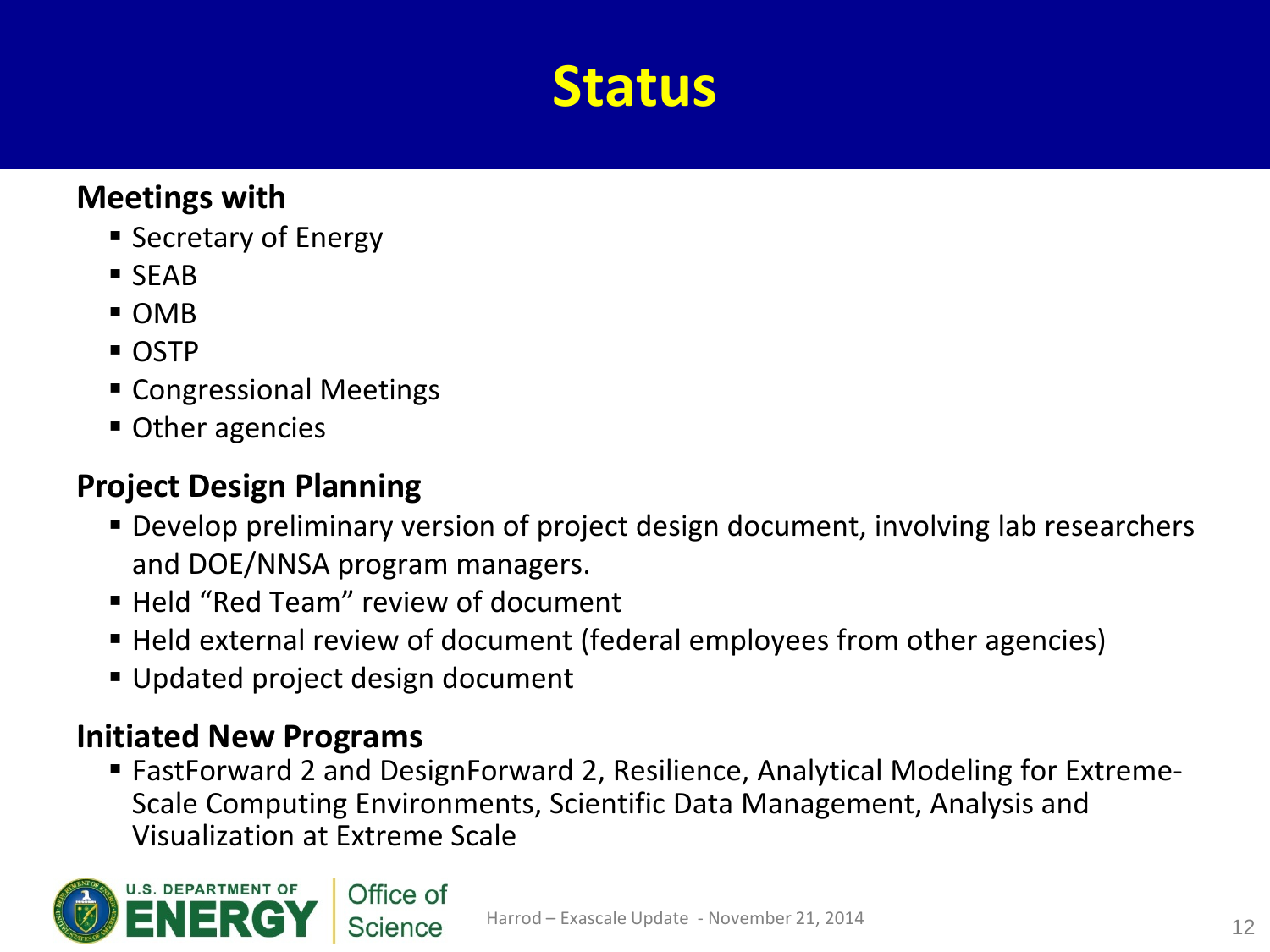# **Preliminary Conceptual Design for the Exascale Computing Initiative Document**

- **This document presents a preliminary strategy and contains limited descriptions of project management details.**
- **A preliminary list of proposed projects is provided**

## **Table of Contents**

**Executive Summary**

- **1 Introduction**
- **2 Project Background**
- **3 Justification of Mission Need**
- **4 Barriers to Achieving Exascale Computing**
- **5 Technical Approach**
- **6 Project Management**
- **7 Integrated Baseline**
- **8 External Stakeholders Appendix 1**

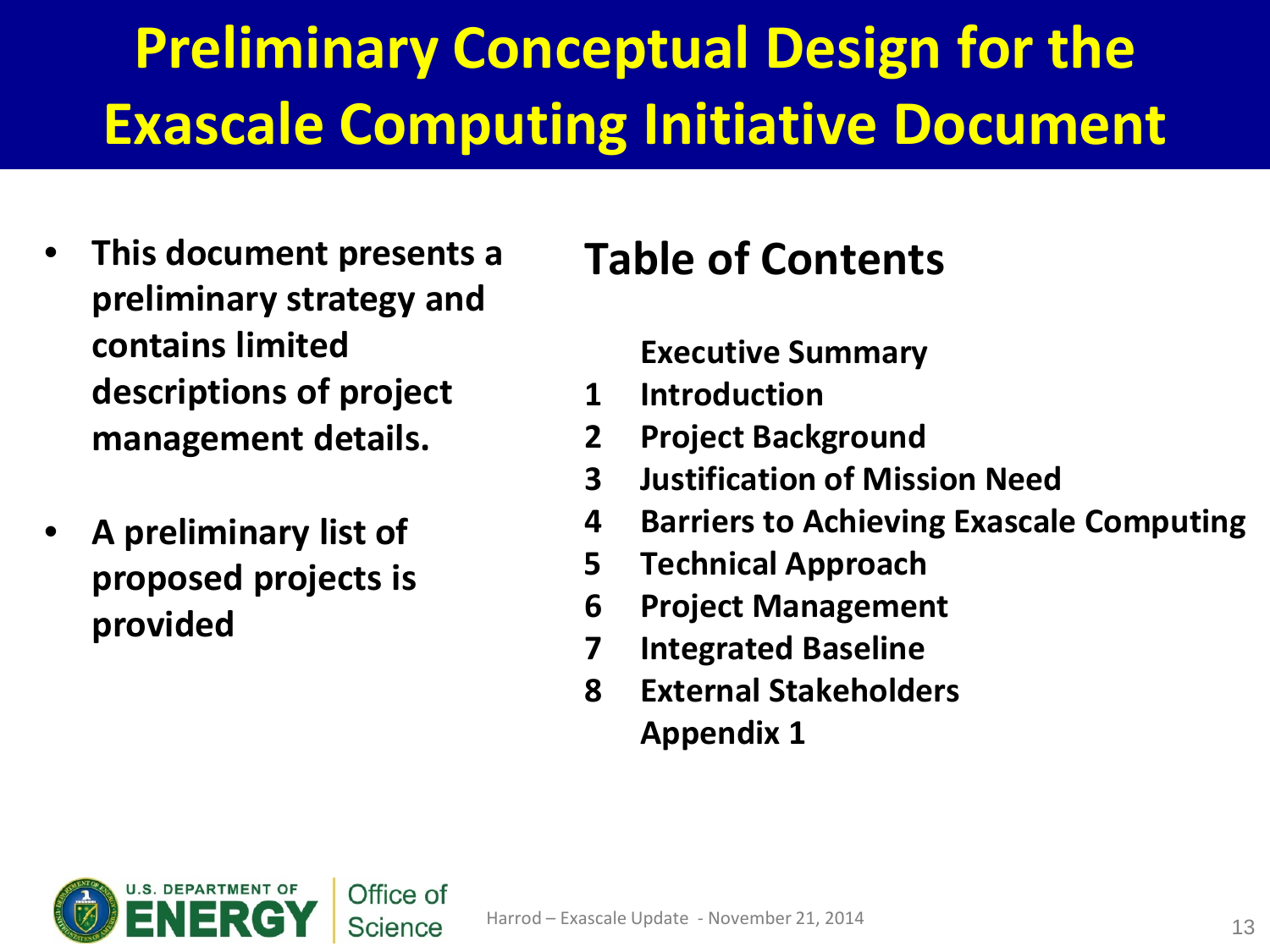## **Technical Approach Project Components**

#### *1. Exascale Research, Development and Deployment (ExaRD):*

- *Exascale Co-Design Centers and Beyond Exascale,* exploratory research to codesign hardware and software architecture
- *Software Technology Research and Development,* aimed at specific hardware and software technologies;
- *Vendor Research and Development*, aimed at developing exascale node and system architectures;

#### *2. Exascale Application Development (ExaAD):*

• Readiness to Use Capable Exascale Systems, initiating the development of a suite of exascale applications software packages that will be operational in 2023 to ensure maximal scientific and engineering impact of the exascale systems

#### *3. Exascale Platform Deployment (ExaPD):*

• Coordinated Acquisition Strategy for exascale platforms, including long-lead site preparations and system platforms

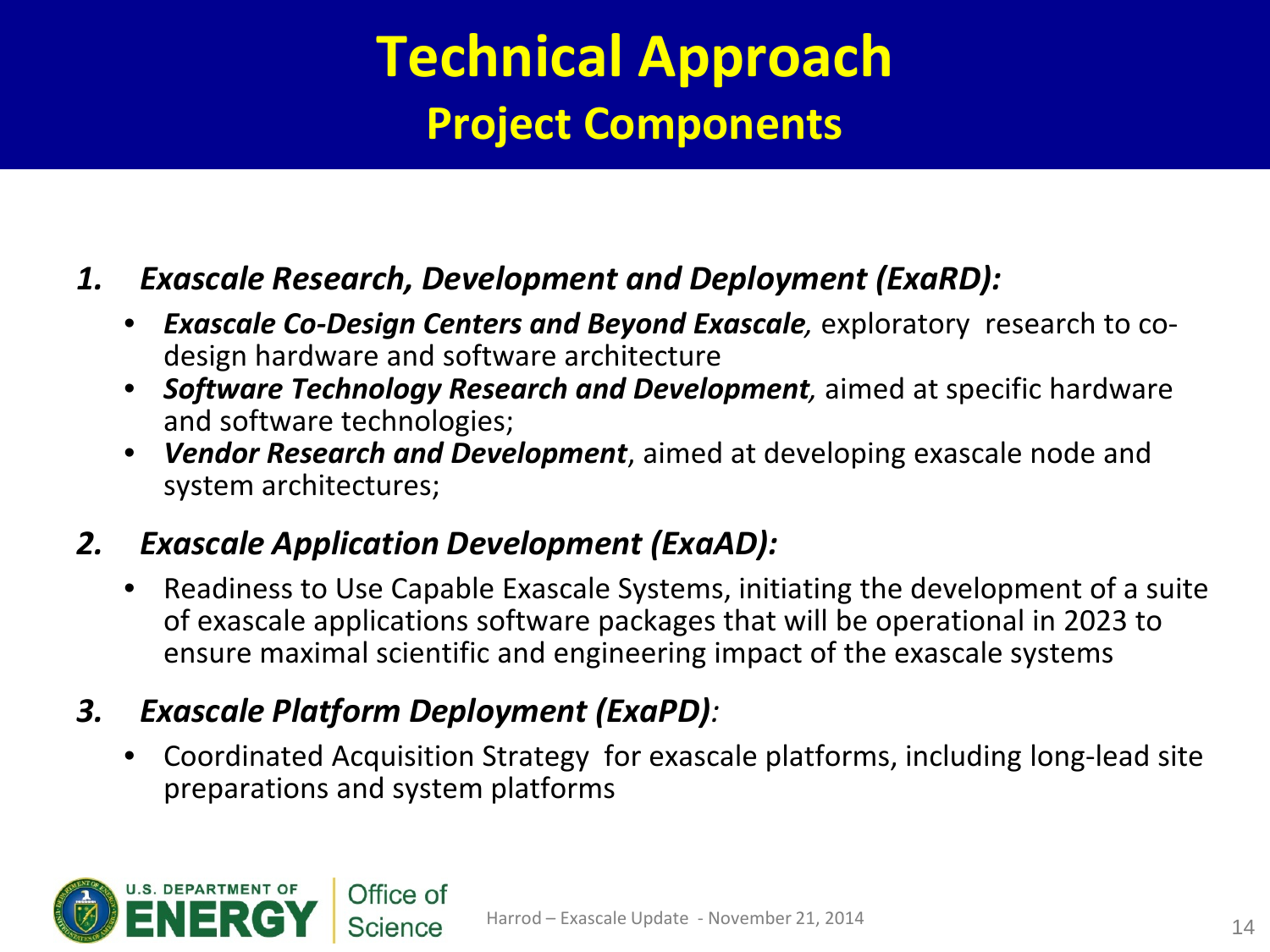| <b>Risk</b>                                                                                                                                                                                     | Impact<br>(H/M/L) | Likelihood<br>(H/M/L) | <b>Mitigation</b>                                                                                                                                                                                |
|-------------------------------------------------------------------------------------------------------------------------------------------------------------------------------------------------|-------------------|-----------------------|--------------------------------------------------------------------------------------------------------------------------------------------------------------------------------------------------|
| Insufficient funding within either<br>NNSA or SC                                                                                                                                                | H                 | M                     | Prioritize elements within the ECI and, if<br>necessary, de-scope ECI and/or spread the<br>acquisition costs over a longer time period                                                           |
| Full system is unreliable                                                                                                                                                                       | H                 | M                     | Invest in robust, multilayered approaches<br>to manage or resolve faults                                                                                                                         |
| Failure to achieve critical<br>integration of DOE-developed<br>software into vendor software                                                                                                    | H                 | M                     | Early development of XBUS and integration<br>with funded vendors software<br>environments                                                                                                        |
| Software environments do not<br>satisfy DOE application needs                                                                                                                                   | H                 | M                     | Determine the workload requirements of<br>critical applications as early as possible                                                                                                             |
| Key algorithms that do not scale<br>may not have timely, suitable<br>alternatives                                                                                                               | H                 | L                     | Early investments in exploratory<br>algorithms research                                                                                                                                          |
| Exascale computer architecture<br>departs significantly from expected<br>designs, after significant R&D in<br>software, tools, and algorithms were<br>invested based on the expected<br>designs | H                 | M                     | A clearly defined communication channel<br>with vendors and effective communication<br>so that the ECI participants are well-<br>informed regarding evolving architectures<br>and new directions |

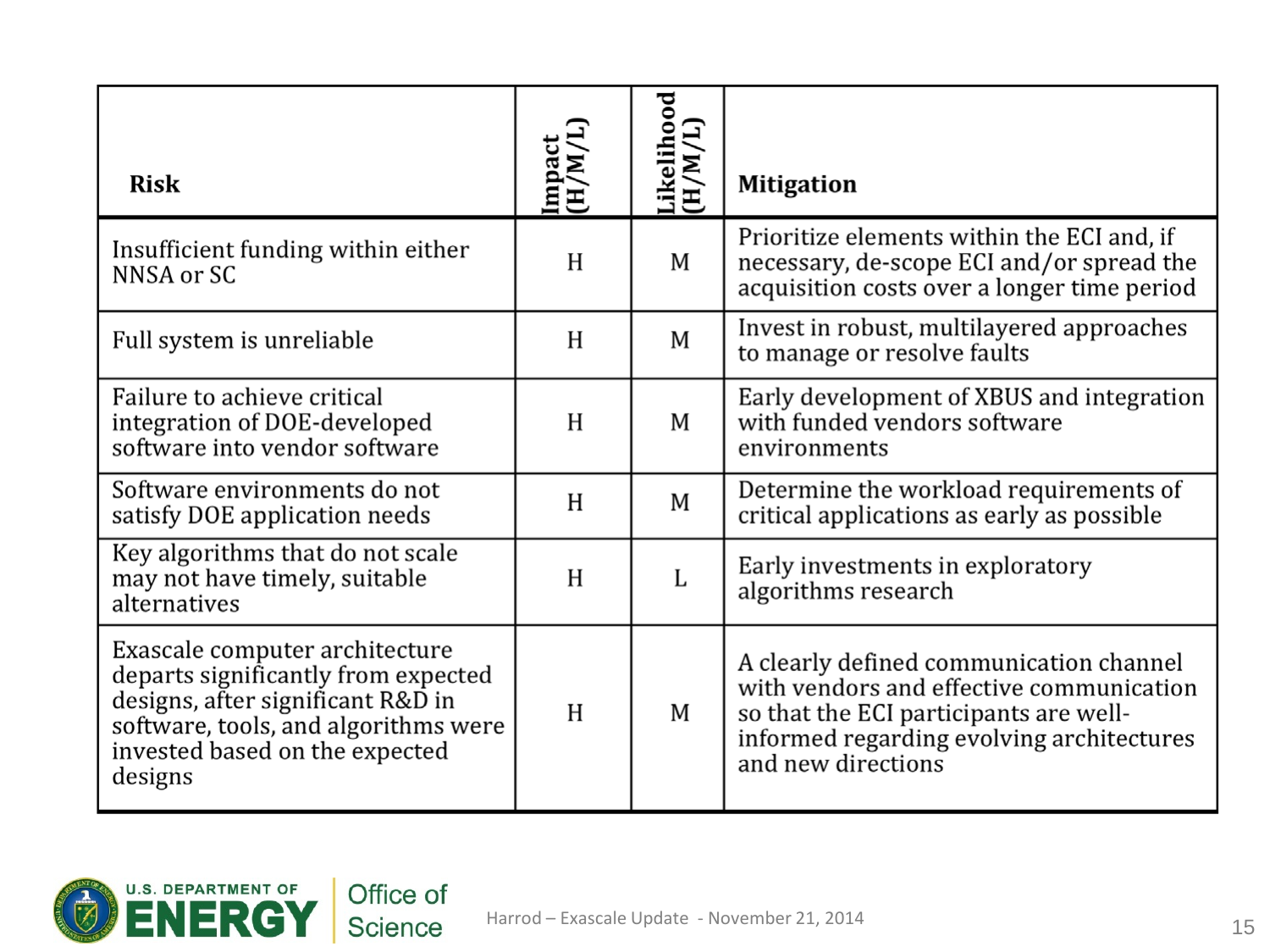## **Software Technology Projects Appendix 1**

- **1 Application Foundations**
- **1.1 Co-Design (CD)**
- **1.2 Applied Mathematics (AM)**
- **1.3 Data Analytics and Visualization (DV)**
- **2 User Experiences (UE)**
- **2.1 Productivity (PR)**
- **2.2 Collaborative Environment (CE)**
- **2.3 Resilience (RE)**
- **2.4 Application Integrity**
- **2.5 Cybersecurity (CS)**
- **3 Software Stack (SS)**
- **4 Performance Execution (PE)**
- **5 Data Management (DM)**
- **6 Hardware Architecture (HA)**
- **7 System Engineering and Integration**

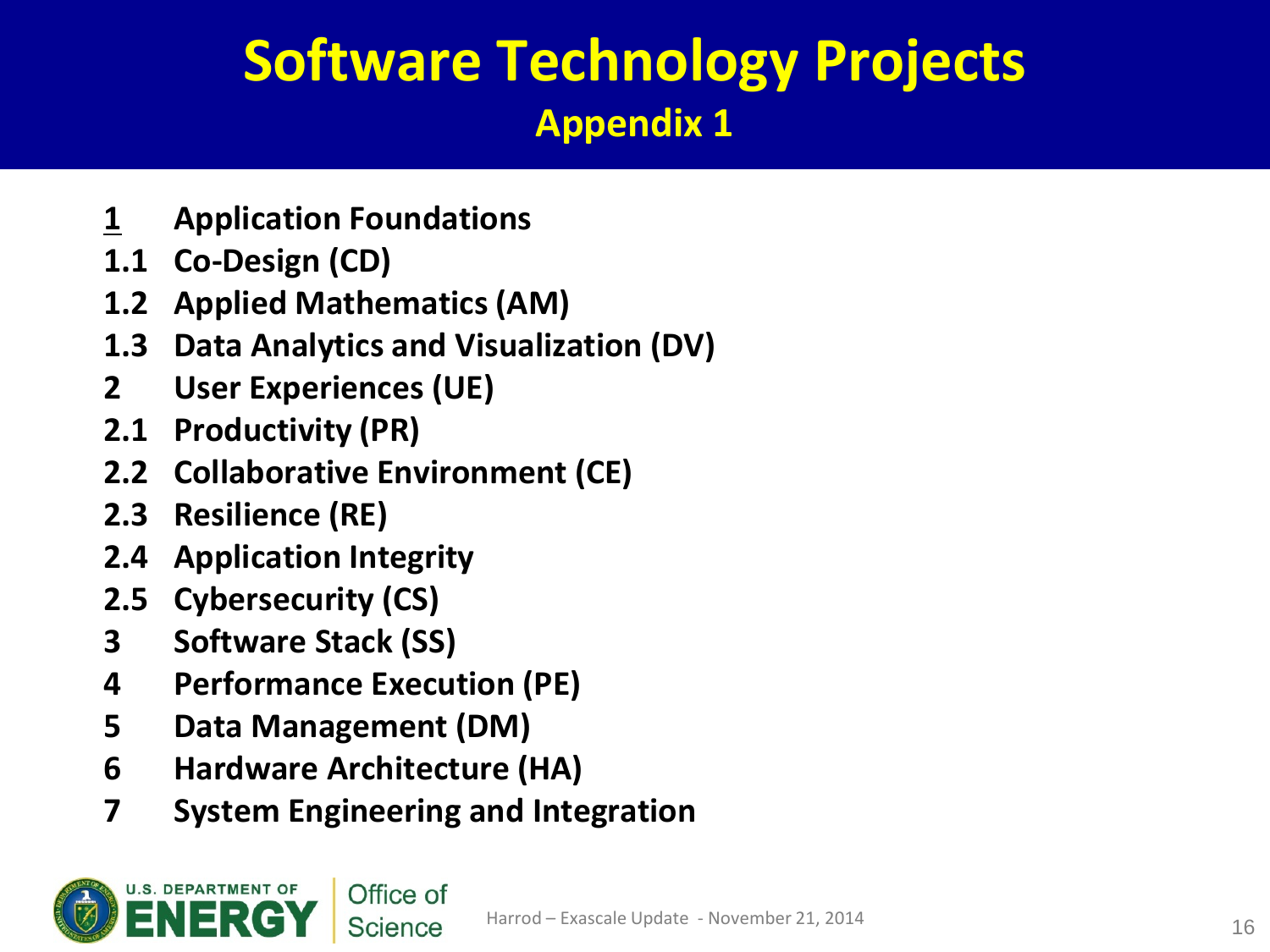# **Delivering on the Exascale Promise**

### **Exascale computing systems are essential for the scientific fields that will transform the 21st Century global economy**

- $\blacksquare$  Energy
- Biotechnology
- Nanotechnology
- **Materials science**

### **Goal: Lead computational sciences and HPC to continue to develop and deploy HPC hardware and software systems through exascale platforms**

### **DOE ASCAC subcommittee identifies top 10 technology advancements**

- Critical to making productive, economically viable exascale systems
- Innovations beyond anticipated conventional practices and their incremental extensions